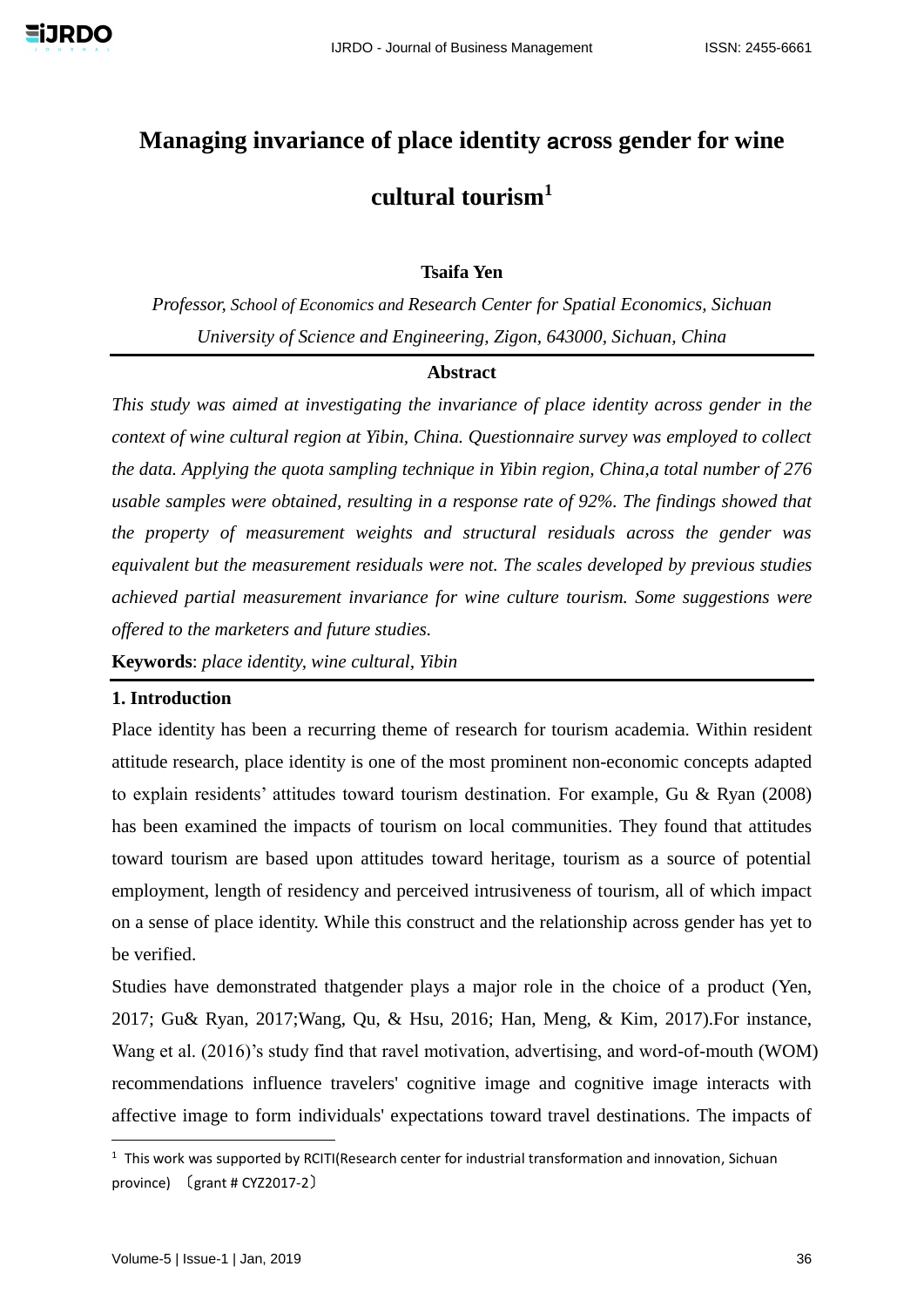travel motivation and advertising on cognitive image, and of cognitive image on tourist expectations were significantly stronger for males than females, while the effects of WOM on cognitive image and of affective image on tourist expectations were stronger for females than males. This implies the advertising could be a better tool for enhancing males' tourist expectations but WOMwould be a better for females. The difference could be met when the consideration of launchingtourist expectations. Another study (Han et al., 2017) illustrated that the magnitude of the impact of amenities, satisfaction, and desire on value, desire, and loyalty, respectively, were significantly different across male and female groups. However, gender did not moderate the tourism attractions-value, accessibility-value, complementary services-value, value-satisfaction, and satisfaction-loyalty relationships. Therefore, verifying the effects of gender has become an important issue for the development of a destination.

Previous studies, however, which focused on place identity issue did not involve gender effects and those studies exploring gender effects have not studied place identity issue yet. Consequently, a gap between place identity and gender difference could be met and has not been addressed. Thus, this study would like to verify the gender difference on place identity. In term, the purpose and the significance for this study were: (a) to examine the measurement invariance for place identity across gender in culture tourism for wine region in Yibin, China; (b) to generate the recommendations for managerial application of culture tourism for wine region; and (c) to identify areas for future scholarly inquiry.

Reflecting on these objectives, Byrne (2010) suggested the tests for multi-group invariance are: (a) factor loadings, (b) factor covariances, and (c) structural regression paths. Following the concepts, the researcher proposed three hypotheses as follows.

Hypothesis 1: Assuming model measurement weights to be variant for gender groups.

Hypothesis 2: Assuming model structural covariances to be variant for gender groups.

Hypothesis 3: Assuming model measurement residuals to be variant for gender groups.

## **2. Material and method**

Questionnaire survey was employed for collecting the data. To ensure validity, this study is constructed on the basis of scales adopted, in large part, from previous studies, using existing scales for measuring place identity (Strzelecka, Boley, &Woosnam, 2017; Yen, 2017). Six items,"I identify strongly with the wine culture region at Yibin", "I feel the wine culture region at Yibin is a part of me", "The wine culture region at Yibin is very special to me", "The wine culture region at Yibin means a lot to me", "I am very attached to the wine culture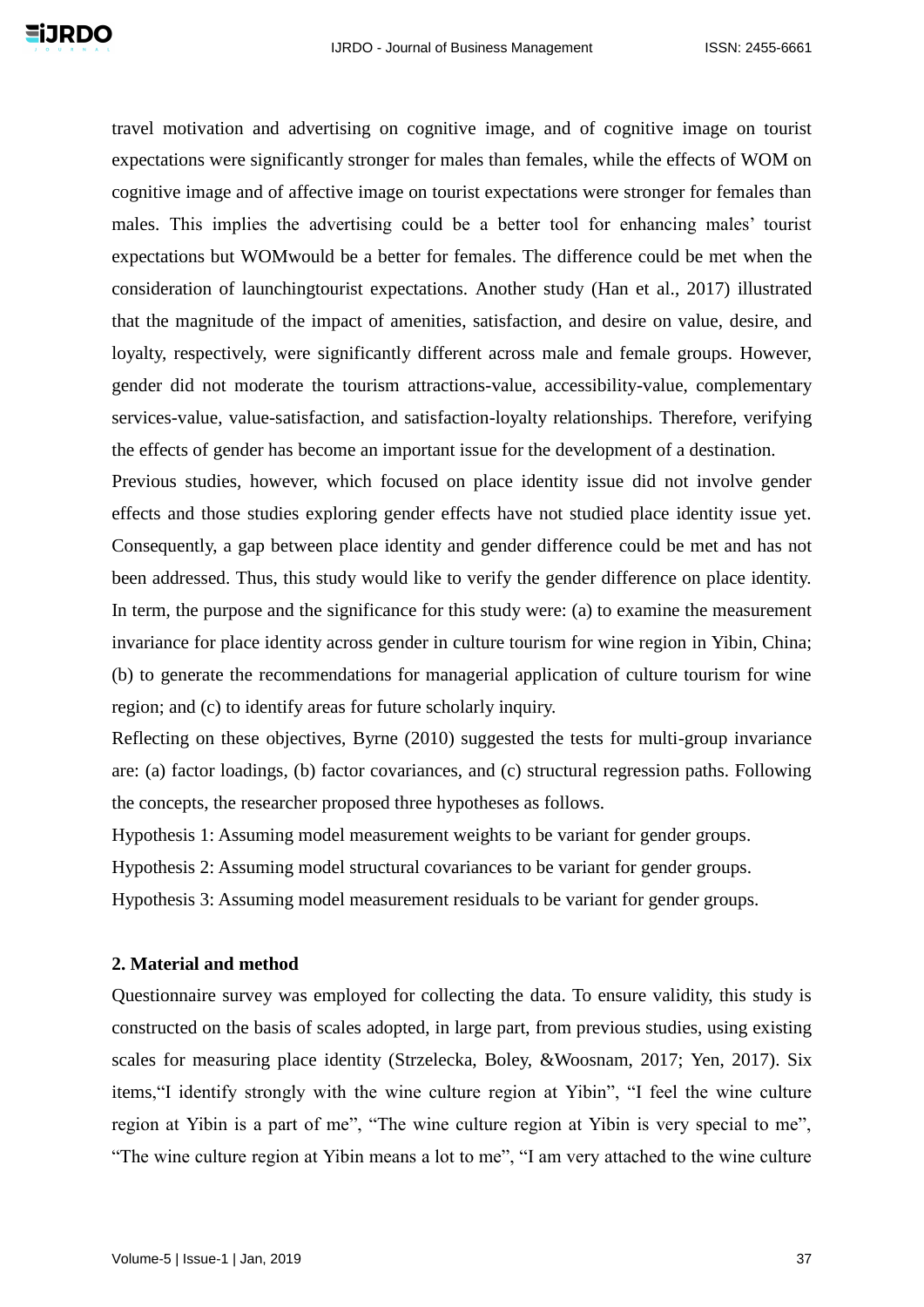region at Yibin", and "I have a lot of fond memories of the wine culture region at Yibin" were adopted. Likert scales (1-5) with anchors ranging from "strongly disagree" to "strongly agree" are used for all questions. All of these scales have been shown to be reliable and valid, based upon prior research. A questionnaire was prepared for collecting rating and other information. Items measuring the various constructs were distributed about in the questionnaire to reduce halo effects.

The empirical study was carried out atwine culture region at Yibin, an important and famous wine destination in southern Sichuan province, China. Residents over the age of 18 years and who were visiting the attractions within the wine cultureregion at Yibinwere considered to be the target population. Applying the quota sampling technique, a total number of 300 questionnaires were delivered and 276 usable samples were obtained, resulting in a response rate of 92%.

# **3. Results**

# 3.1. Measurement quality testing

First of all, CFA with a maximum likelihood estimate approach was run to evaluate the measurement model. The results of the CFA revealed an acceptable fit to the data ( $\chi^2$  =48.91, df=16, p=.000, $\chi^2$  /df = 3.05, GFI=.962, AGFI= .900, CFI= .980, RMSEA= .070). As displayed in Table 1 (Fig. 1), measures for place identity construct were internally consistent in that composite reliabilities for study variables were .923. These values exceeded the recommend threshold of .60 suggested by Bagozzi& Yi (1988).In addition, AVE values were .67 which was grater than the suggested cut-off of .50 (Hair et al., 1998). This finding indicated that the convergent validity is evident (Hair et al., 1998). The AVE values were also greater than the squared correlations of related variables. Thus, discriminant validity was also evident (Fornell&Larcker, 1981).

|                                                                                                           |  |  |                                                                              |  | Item $\lambda$ t SMC M SD Q11 Q12 Q13 Q14 Q15 Q16 |  |
|-----------------------------------------------------------------------------------------------------------|--|--|------------------------------------------------------------------------------|--|---------------------------------------------------|--|
| Q11 .782 - .670 3.62 1.10 1                                                                               |  |  |                                                                              |  |                                                   |  |
| Q12                                                                                                       |  |  | $.822 \quad 14.72 \quad .699 \quad 3.01 \quad 1.17 \quad .611$ <sup>**</sup> |  |                                                   |  |
| Q13 .846 15.25 .623 3.28 1.14 .692 <sup>**</sup> .693 <sup>**</sup>                                       |  |  |                                                                              |  |                                                   |  |
| Q14 .790 14.02 .716 3.19 1.12 .651 <sup>**</sup> .632 <sup>**</sup> .715 <sup>**</sup>                    |  |  |                                                                              |  |                                                   |  |
| Q15 .836 13.14 .676 2.97 1.26 .538 <sup>**</sup> .724 <sup>**</sup> .676 <sup>**</sup> .607 <sup>**</sup> |  |  |                                                                              |  |                                                   |  |
| Q16 .818 14.64 .611 2.92 1.17 .608 <sup>**</sup> .671 <sup>**</sup> .666 <sup>**</sup> .649 <sup>**</sup> |  |  |                                                                              |  | $.729***$                                         |  |

Table 1 Results of the confirmatory factor analysis.

\*\*p<.05; λ: Standardized factor loading; SMC: Squared Multiple Correlations; M: mean; SD: standard deviation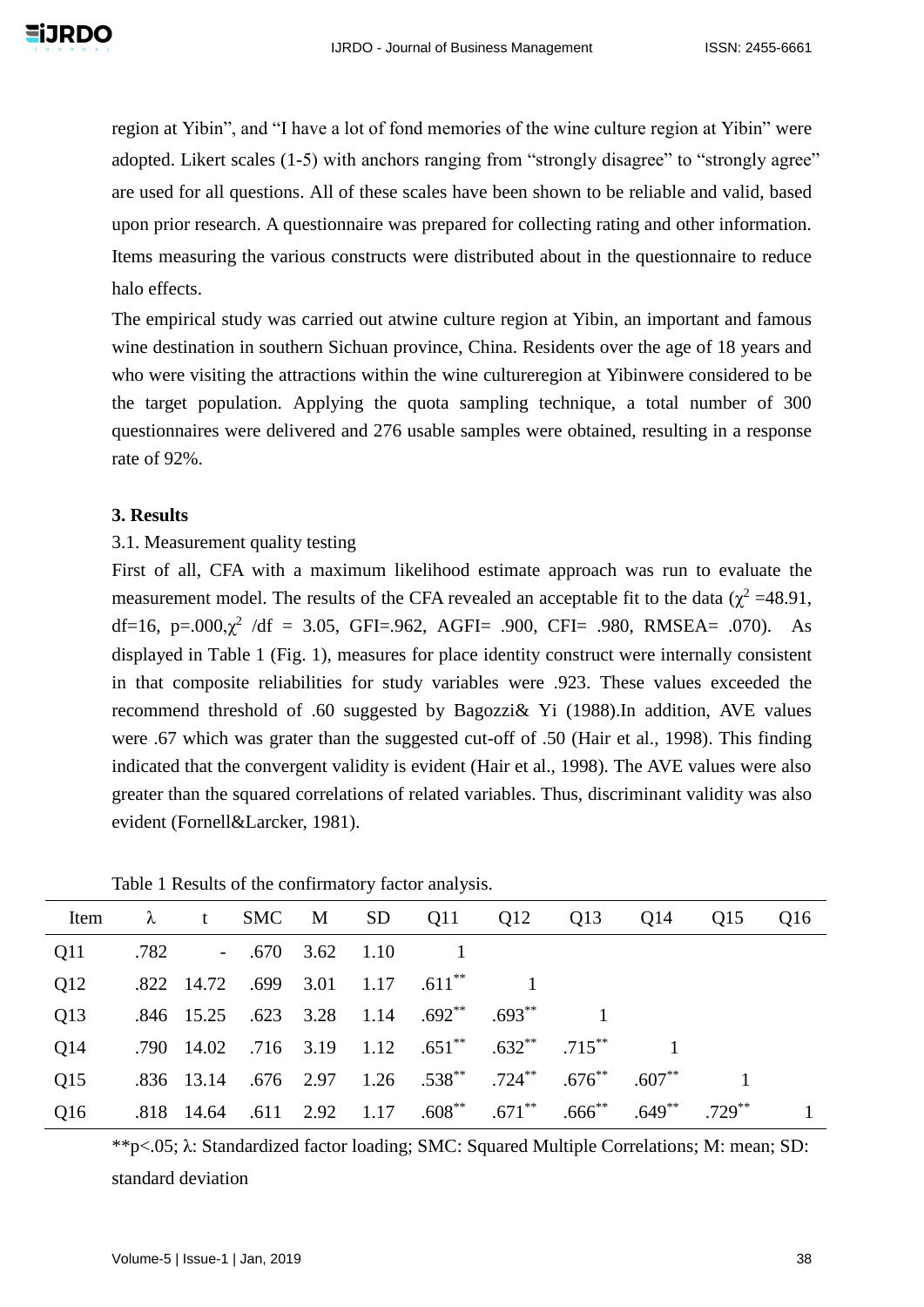Model measurement fit: $\chi^2$  =48.91, df=16 (p=.000), $\chi^2$ /df = 3.05, GFI=.962, AGFI= .900, CFI= .980, RMSEA= .070



Fig. 1 Results of CFA

#### 3.2. Hypotheses testing

As a next step, the initial data was sorted by gender group and multiple group analysis was run. Following the suggestions of Byrne (2010), multi- sample analysis for the unconstrained and the three constrained models were evaluated as Table 2 (Fig. 2).The results of the unconstrained model revealed that the model excellently fit to the data ( $\chi^2$  =23.9, df=14,  $p=.047,\chi^2$  /df = 1.707, GFI=.974, AGFI= .921, CFI= .991, RMSEA= .051). Furthermore, assuming model measurement weights to be corrected, the results of the constrained model revealed that the model excellently fit to the data ( $\chi^2$  =32.64, df=19, p=.026,  $\chi^2$  /df = 1.718, GFI=.964, AGFI= .921, CFI= .988, RMSEA= .051). Moreover, assuming model structural covariances to be corrected, the results showed that he model excellently fit to the data ( $\chi^2$  $=$ 34.48, df=20, p=.023,  $\chi^2$  /df = 1.724, GFI=.962, AGFI= .921, CFI= .987, RMSEA= .051). Finally, assuming model measurement residuals to be corrected, the results showed that he model excellently fit to the data ( $\chi^2$  =50.07, df=28, p=.006,  $\chi^2$  /df = 1.788, GFI=.945, AGFI= .917, CFI= .90, RMSEA= .054). In general, the measure weights of five items were larger in male than in female in unconstrained model; six items were larger in male than in female in constrained model of measurement weights; however, items were equal across gender in constrained model of structural covariances. The test results for nested model comparisons were showed in Table 3. The  $\chi^2$  difference test ( $\chi^2(5)=8.7$ , p>.05) between baseline model and constrained model for measurement weights was not significant, indicating the factor loadings across gender in this scale were equivalent.. The  $\chi^2$  difference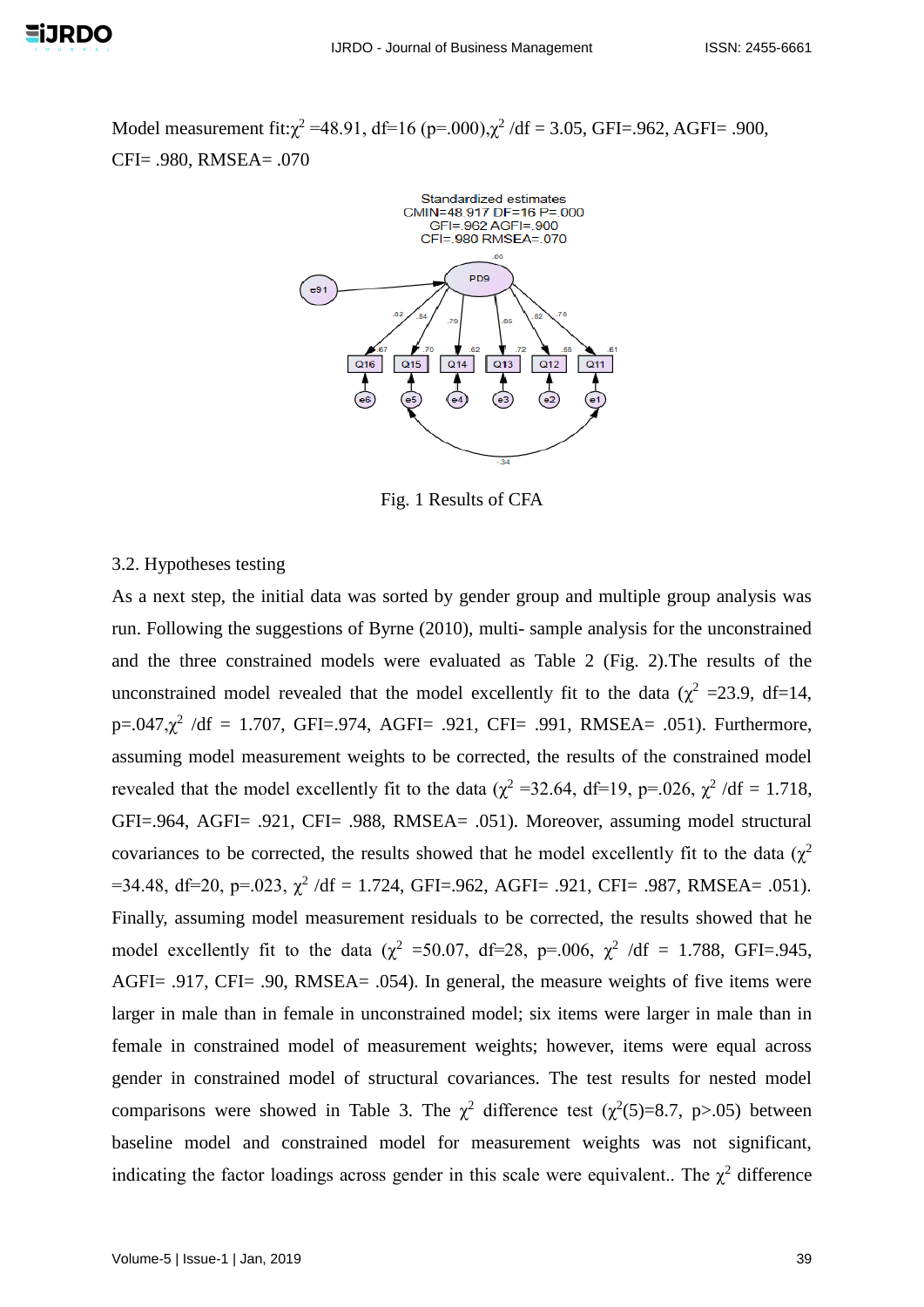test between baseline model and constrained model for structural residuals  $(\chi^2(1)=1.9, p>0.05)$ was not significant, indicating the structural residuals across gender were equivalent. However, the $\chi^2$  difference test between baseline model and constrained model for measurement residuals  $(\chi^2(8)=16, p<.05)$  were significant, indicating the measurement residuals across gender were equivalent. The findings supported H3, while not support H1 and H2.

Model  $\chi^2$ DF P  $\chi^2$ /DF GFI AGFI CFI RMSEA Unconstrained 23.90 14 .047 1.707 .974 .921 .991 .051 Measurement weights 32.64 19 .026 1.718 .964 .921 .988 .051 Structural residuals 34.48 20 .023 1.724 .962 .921 .987 .051 Measurement residuals 50.07 28 .006 1.788 .945 .917 .980 .054 Table 3 Nested Model Comparisons Model  $\Delta \chi^2$  $\triangle$ DF P Measurement weights 8.7 5 .120 Structural residuals 1.9 1 and 1.9 1 1.175 Measurement residuals 16 16 8 .049

Table 2 Model Fit Indexes for Unconstrained and Constrained Model



a. Assuming model Unconstrained to be corrected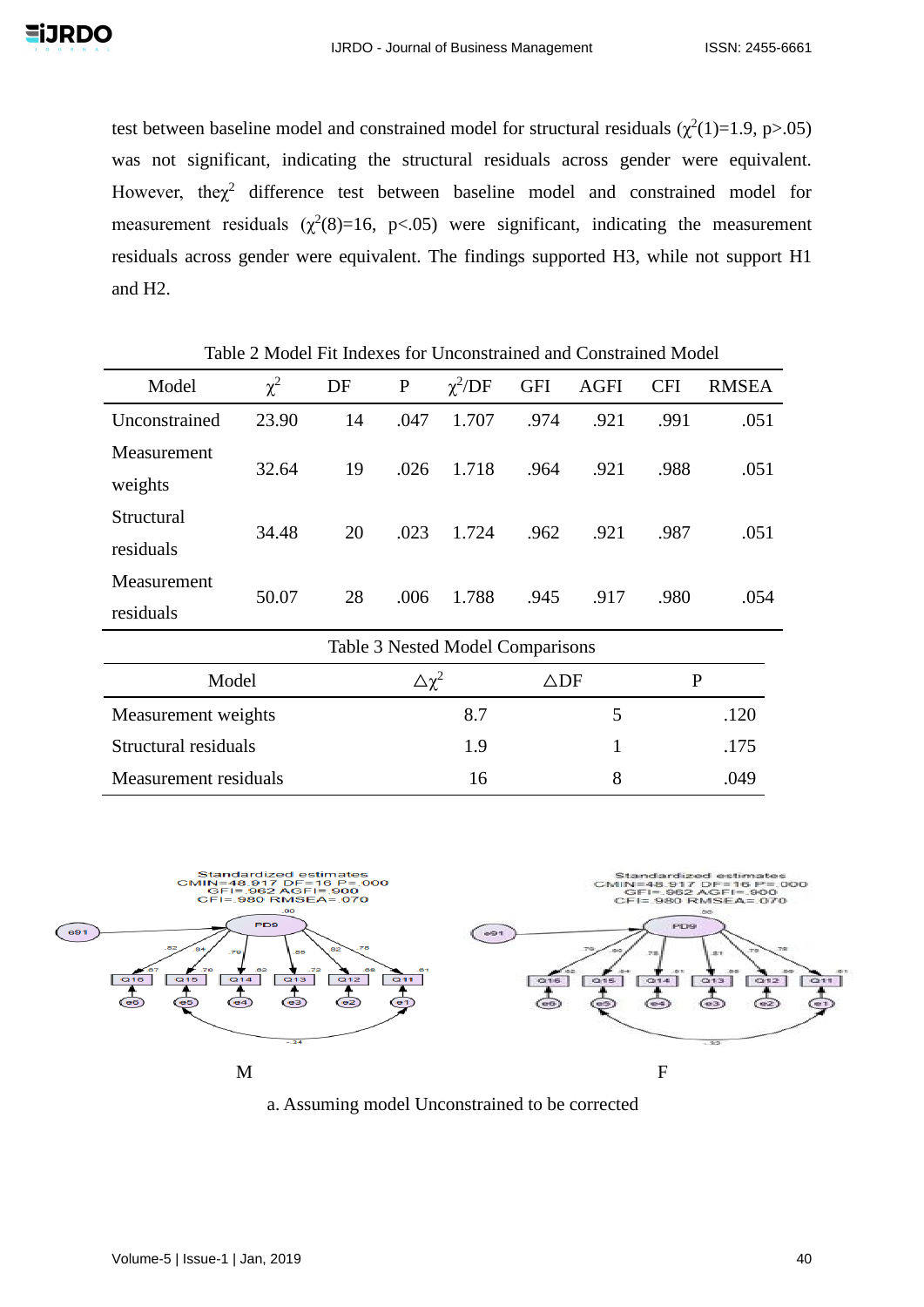

b. Assuming model Measurement weights to be corrected



c. Assuming model Structural covariances to be corrected



Fig. 2 Results of hypotheses testing

## 3.3 Discussion

Reflecting to research problems mentioned above, studies examined the construct of place identity did not concern gender difference. And studies addressed gender difference did not focus on place identity issue. The results indicated that the scale developed by previous studies (Strzelecka et al., 2017; Yen, 2017) achieved partial measurement invariance in the wine culture region at Yibin, China. The property of the measurement residuals across the gender was not equivalent, while the property of measurement weights and structural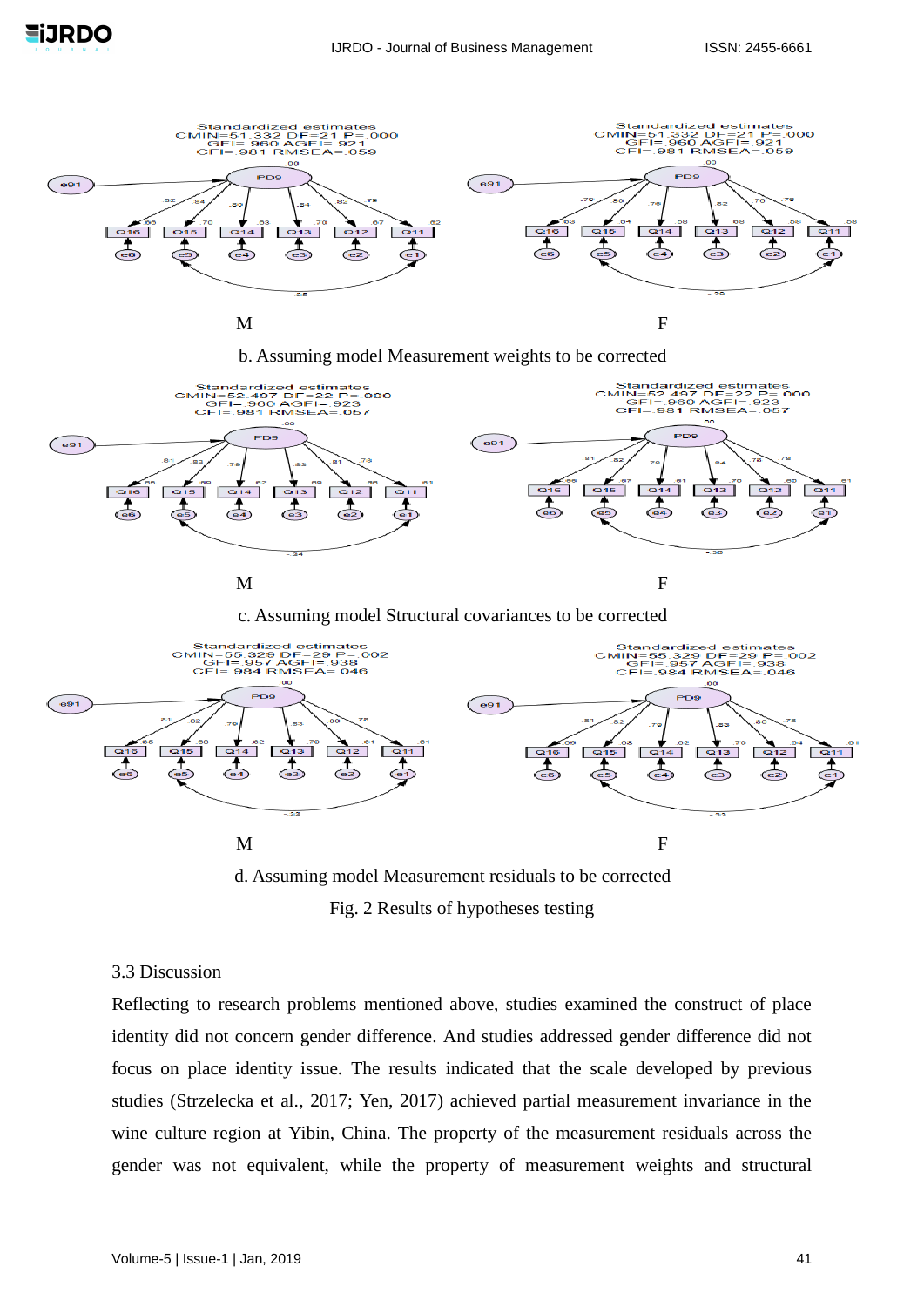residuals across the gender was equivalent in this scale. Milfont& Fischer (2010) claimed full measurement invariance is questionable to hold in reality. This finding partially filled up the gap of previous studies. The measurement of place identity could be applied to the wine culture region at Yibin, China while the measurement residuals should be concerned carefully.

Furthermore, gender difference is an important variable in the tourism literature. However, the studies on gender differences in the context of wine culture tourism, as well as its influence on place identity have rarely been presented. Therefore, the examination of the role of gender in place identity formation contributes to the existing wine culture tourism literature. The theoretical model was an empirical attempt to clearly explain such place identity formation in wine culture tourism. The proposed model had an acceptable level of explanatory ability in predicting place identity.Place identity was comprisedby six measure items is thus confirmed in the context of wine culture tourism.

#### **4. Conclusion**

Supporting the premise of the proposed framework, an important theorization can be offered that place identity was comprised by six measure items. Further, gender difference on place identity is not statistically significant meanwhile there is fundamentally no difference within the place identity formation in wine culture tourism. In conclusion, taking an important step by filling existing research gaps in tourism, the research findings can be meaningfully viewed in several aspects.

First, gender can be quickly judged by residents' appearance in most situations. Consequently it's believed that gender could be an easy-recognized variable for destination marketers. Rather than other demographic characteristics (e.g., family income, or level of education etc.), Therefore, accurate marketing strategies could be done to provide a better service, which may further increase the level of residents' revisit behaviors.

Moreover, some suggestions can be drawn to academia and practice. "The wine culture region at Yibin is very special to me" and "I am very attached to the wine culture region at Yibin" revealed the highest factor loadings for both male and female, indicating that the special and attached images were important to respondents. Marketers in Yibin region should concerned first when shaping images of a destination. Furthermore, the contribution of "I identify strongly with the wine culture region at Yibin" was relatively low for both male and female, so that marketers in Yibin region should improve the identification on the basis of the